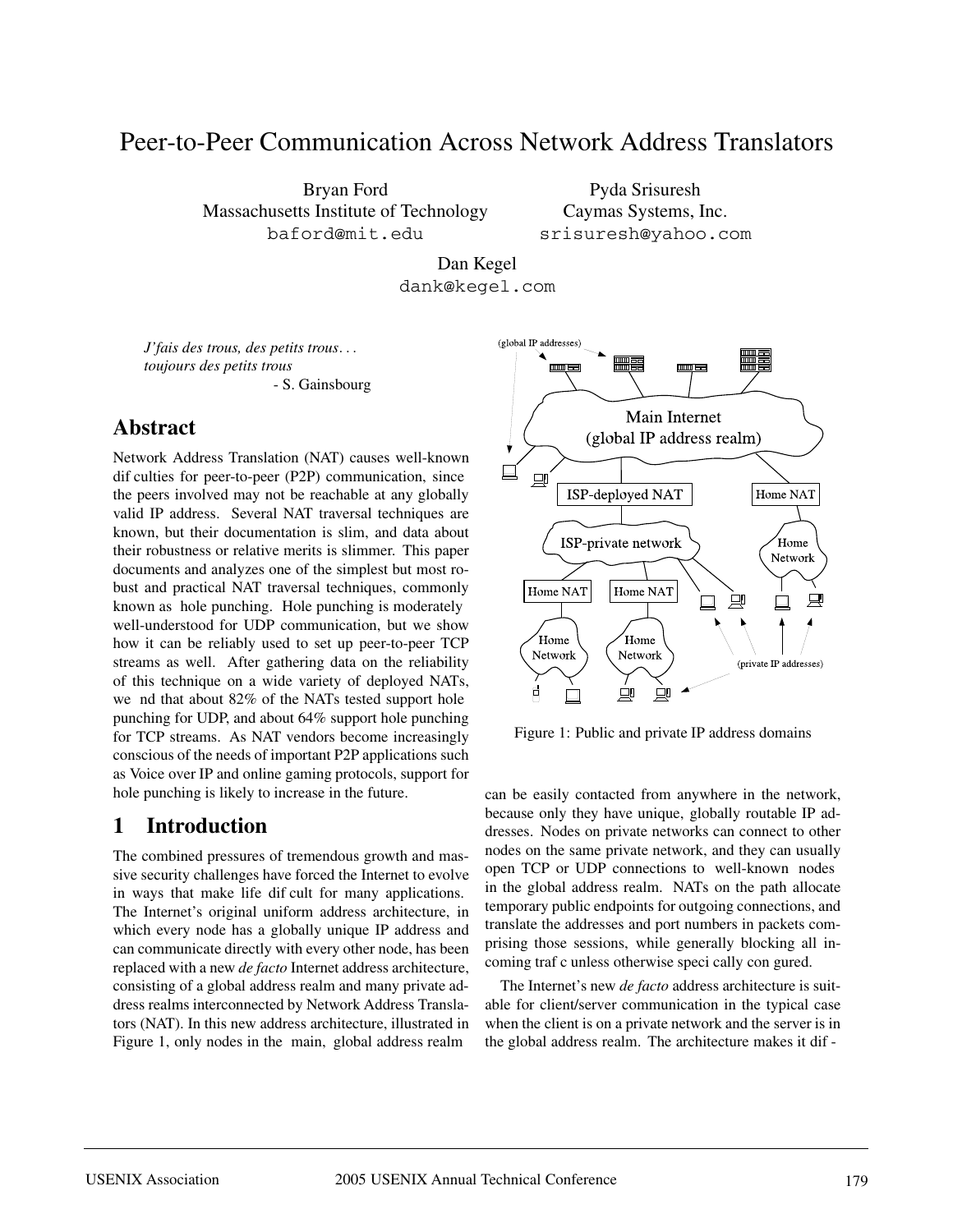cult for two nodes on *different* private networks to contact each other directly, however, which is often important to the "peer-to-peer" communication protocols used in applications such as teleconferencing and online gaming. We clearly need a way to make such protocols function smoothly in the presence of NAT.

One of the most effective methods of establishing peerto-peer communication between hosts on different private networks is known as "hole punching." This technique is widely used already in UDP-based applications, but essentially the same technique also works for TCP. Contrary to what its name may suggest, hole punching does not compromise the security of a private network. Instead, hole punching enables applications to function *within* the the default security policy of most NATs, effectively signaling to NATs on the path that peer-to-peer communication sessions are "solicited" and thus should be accepted. This paper documents hole punching for both UDP and TCP, and details the crucial aspects of both application and NAT behavior that make hole punching work.

Unfortunately, no traversal technique works with all existing NATs, because NAT behavior is not standardized. This paper presents some experimental results evaluating hole punching support in current NATs. Our data is derived from results submitted by users throughout the Internet by running our "NAT Check" tool over a wide variety of NATs by different vendors. While the data points were gathered from a "self-selecting" user community and may not be representative of the true distribution of NAT implementations deployed on the Internet, the results are nevertheless generally encouraging.

While evaluating basic hole punching, we also point out variations that can make hole punching work on a wider variety of existing NATs at the cost of greater complexity. Our primary focus, however, is on developing the *simplest* hole punching technique that works cleanly and robustly in the presence of "well-behaved" NATs in any reasonable network topology. We deliberately avoid excessively clever tricks that may increase compatibility with some existing "broken" NATs in the short term, but which only work some of the time and may cause additional unpredictability and network brittleness in the long term.

Although the larger address space of IPv6 [3] may eventually reduce the need for NAT, in the short term IPv6 is *increasing* the demand for NAT, because NAT itself provides the easiest way to achieve interoperability between IPv4 and IPv6 address domains [24]. Further, the anonymity and inaccessibility of hosts on private networks has widely perceived security and privacy benefits. Firewalls are unlikely to go away even when there are enough IP addresses: IPv6 firewalls will still commonly block unsolicited incoming traffic by default, making hole punching useful even to IPv6 applications.

The rest of this paper is organized as follows. Section 2 introduces basic terminology and NAT traversal concepts. Section 3 details hole punching for UDP, and Section 4 introduces hole punching for TCP. Section 5 summarizes important properties a NAT must have in order to enable hole punching. Section 6 presents our experimental results on hole punching support in popular NATs, Section 7 discusses related work, and Section 8 concludes.

# **2 General Concepts**

This section introduces basic NAT terminology used throughout the paper, and then outlines general NAT traversal techniques that apply equally to TCP and UDP.

## **2.1 NAT Terminology**

This paper adopts the NAT terminology and taxonomy defined in RFC 2663 [21], as well as additional terms defined more recently in RFC 3489 [19].

Of particular importance is the notion of session. A *session endpoint* for TCP or UDP is an (IP address, port number) pair, and a particular *session* is uniquely identified by its two session endpoints. From the perspective of one of the hosts involved, a session is effectively identified by the 4-tuple (local IP, local port, remote IP, remote port). The *direction* of a session is normally the flow direction of the packet that initiates the session: the initial SYN packet for TCP, or the first user datagram for UDP.

Of the various flavors of NAT, the most common type is *traditional* or *outbound* NAT, which provides an asymmetric bridge between a private network and a public network. Outbound NAT by default allows only outbound sessions to traverse the NAT: incoming packets are dropped unless the NAT identifies them as being part of an existing session initiated from within the private network. Outbound NAT conflicts with peer-to-peer protocols because when both peers desiring to communicate are "behind" (on the private network side of) two different NATs, whichever peer tries to initiate a session, the other peer's NAT rejects it. NAT traversal entails making P2P sessions look like "outbound" sessions to *both* NATs.

Outbound NAT has two sub-varieties: *Basic NAT*, which only translates IP addresses, and *Network Address/Port Translation* (NAPT), which translates entire session endpoints. NAPT, the more general variety, has also become the most common because it enables the hosts on a private network to share the use of a *single* public IP address. Throughout this paper we assume NAPT, though the principles and techniques we discuss apply equally well (if sometimes trivially) to Basic NAT.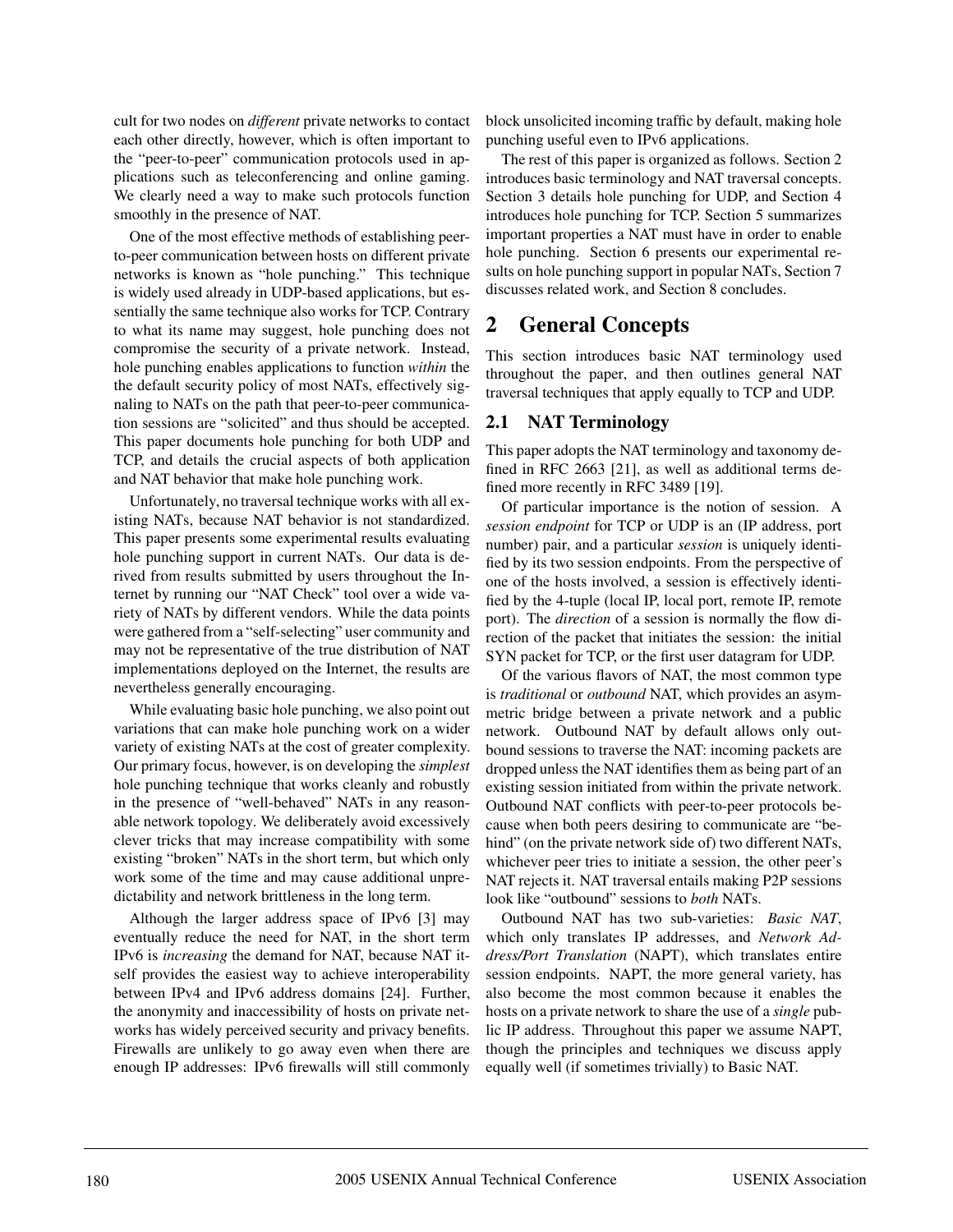

Figure 2: NAT Traversal by Relaying

#### **2.2 Relaying**

The most reliable—but least efficient—method of P2P communication across NAT is simply to make the communication look to the network like standard client/server communication, through relaying. Suppose two client hosts A and B have each initiated TCP or UDP connections to a well-known server  $S$ , at  $S$ 's global IP address 18.181.0.31 and port number 1234. As shown in Figure 2, the clients reside on separate private networks, and their respective NATs prevent either client from directly initiating a connection to the other. Instead of attempting a direct connection, the two clients can simply use the server S to relay messages between them. For example, to send a message to client  $B$ , client  $A$  simply sends the message to server  $S$  along its already-established client/server connection, and server  $S$  forwards the message on to client  $B$ using its existing client/server connection with B.

Relaying always works as long as both clients can connect to the server. Its disadvantages are that it consumes the server's processing power and network bandwidth, and communication latency between the peering clients is likely increased even if the server is well-connected. Nevertheless, since there is no more efficient technique that works reliably on all existing NATs, relaying is a useful fall-back strategy if maximum robustness is desired. The TURN protocol [18] defines a method of implementing relaying in a relatively secure fashion.

#### **2.3 Connection Reversal**

Some P2P applications use a straightforward but limited technique, known as *connection reversal*, to enable communication when both hosts have connections to a well-



Figure 3: NAT Traversal by Connection Reversal

known rendezvous server  $S$  and only one of the peers is behind a NAT, as shown in Figure 3. If A wants to initiate a connection to  $B$ , then a direct connection attempt works automatically, because  $B$  is not behind a NAT and A's NAT interprets the connection as an outgoing session. If  $B$  wants to initiate a connection to  $A$ , however, any direct connection attempt to A is blocked by A's NAT.  $B$  can instead relay a connection request to  $A$  through a well-known server  $S$ , asking  $A$  to attempt a "reverse" connection back to B. Despite the obvious limitations of this technique, the central idea of using a well-known rendezvous server as an intermediary to help set up direct peer-to-peer connections is fundamental to the more general hole punching techniques described next.

# **3 UDP Hole Punching**

UDP hole punching enables two clients to set up a direct peer-to-peer UDP session with the help of a well-known rendezvous server, even if the clients are both behind NATs. This technique was mentioned in section 5.1 of RFC 3027 [10], documented more thoroughly elsewhere on the Web [13], and used in recent experimental Internet protocols [17, 11]. Various proprietary protocols, such as those for on-line gaming, also use UDP hole punching.

#### **3.1 The Rendezvous Server**

Hole punching assumes that the two clients,  $A$  and  $B$ , already have active UDP sessions with a rendezvous server S. When a client registers with S, the server records *two* endpoints for that client: the (IP address, UDP port) pair that the client *believes* itself to be using to talk with S, and the (IP address, UDP port) pair that the server *ob-*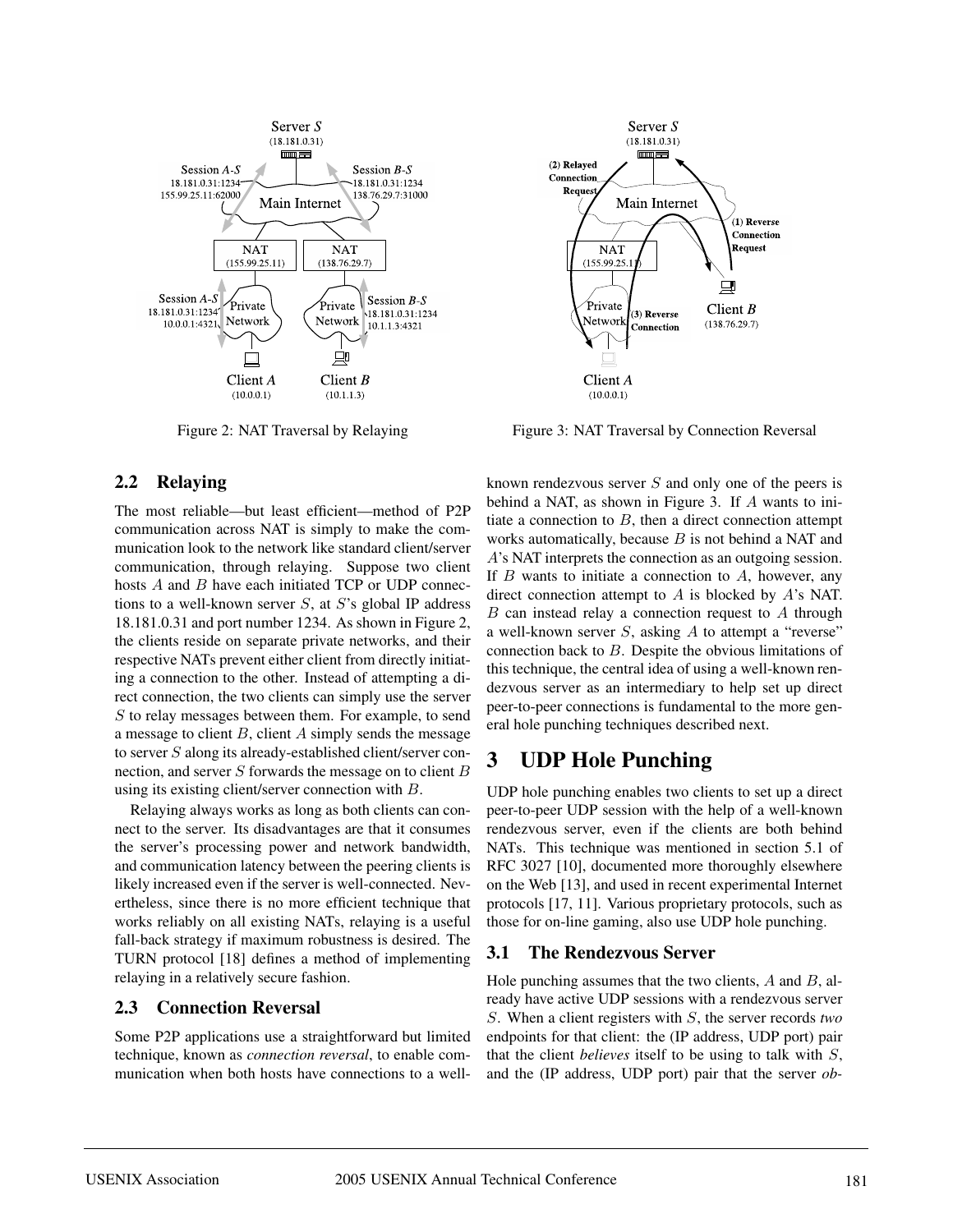

Figure 4: UDP Hole Punching, Peers Behind a Common NAT

*serves* the client to be using to talk with it. We refer to the first pair as the client's *private* endpoint and the second as the client's *public* endpoint. The server might obtain the client's private endpoint from the client itself in a field in the body of the client's registration message, and obtain the client's public endpoint from the source IP address and source UDP port fields in the IP and UDP headers of that registration message. If the client is *not* behind a NAT, then its private and public endpoints should be identical.

A few poorly behaved NATs are known to scan the body of UDP datagrams for 4-byte fields that look like IP addresses, and translate them as they would the IP address fields in the IP header. To be robust against such behavior, applications may wish to obfuscate IP addresses in messages bodies slightly, for example by transmitting the one's complement of the IP address instead of the IP address itself. Of course, if the application is encrypting its messages, then this behavior is not likely to be a problem.

## **3.2 Establishing Peer-to-Peer Sessions**

Suppose client A wants to establish a UDP session directly with client B. Hole punching proceeds as follows:

- 1. A initially does not know how to reach  $B$ , so  $A$  asks S for help establishing a UDP session with  $B$ .
- 2. S replies to A with a message containing  $B$ 's public *and* private endpoints. At the same time, S uses its UDP session with  $B$  to send  $B$  a connection request message containing A's public and private endpoints. Once these messages are received,  $A$  and  $B$  know each other's public and private endpoints.
- 3. When  $A$  receives  $B$ 's public and private endpoints

from S, A starts sending UDP packets to *both* of these endpoints, and subsequently "locks in" whichever endpoint first elicits a valid response from B. Similarly, when  $B$  receives  $A$ 's public and private endpoints in the forwarded connection request,  $B$  starts sending UDP packets to  $A$  at each of  $A$ 's known endpoints, locking in the first endpoint that works. The order and timing of these messages are not critical as long as they are asynchronous.

We now consider how UDP hole punching handles each of three specific network scenarios. In the first situation, representing the "easy" case, the two clients actually reside behind the same NAT, on one private network. In the second, most common case, the clients reside behind different NATs. In the third scenario, the clients each reside behind *two* levels of NAT: a common "first-level" NAT deployed by an ISP for example, and distinct "second-level" NATs such as consumer NAT routers for home networks.

It is in general difficult or impossible for the application itself to determine the exact physical layout of the network, and thus which of these scenarios (or the many other possible ones) actually applies at a given time. Protocols such as STUN [19] can provide some information about the NATs present on a communication path, but this information may not always be complete or reliable, especially when multiple levels of NAT are involved. Nevertheless, hole punching works automatically in all of these scenarios *without* the application having to know the specific network organization, as long as the NATs involved behave in a reasonable fashion. ("Reasonable" behavior for NATs will be described later in Section 5.)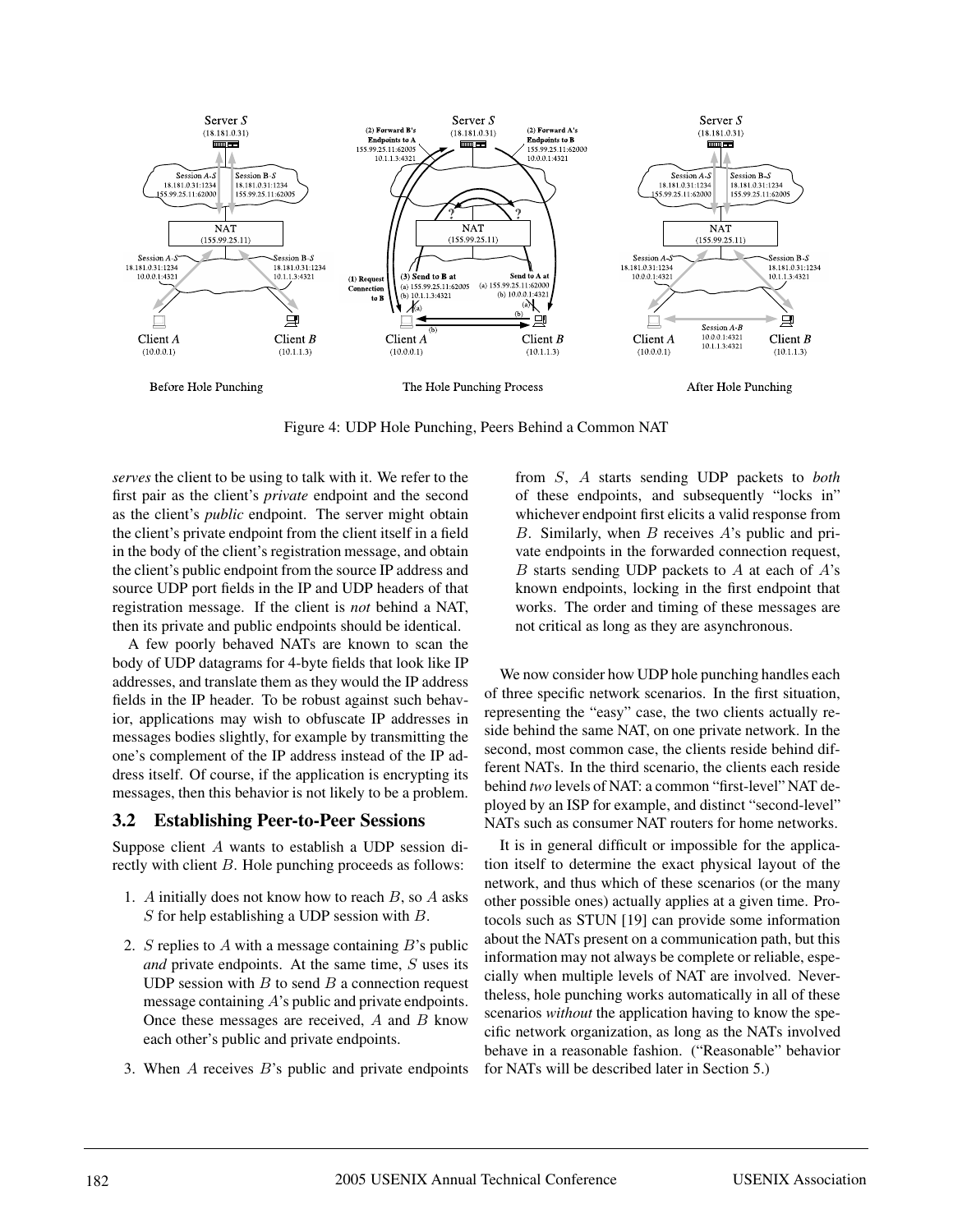

Figure 5: UDP Hole Punching, Peers Behind Different NATs

### **3.3 Peers Behind a Common NAT**

First consider the simple scenario in which the two clients (probably unknowingly) happen to reside behind the same NAT, and are therefore located in the same private IP address realm, as shown in Figure 4. Client A has established a UDP session with server  $S$ , to which the common NAT has assigned its own public port number 62000. Client  $B$  has similarly established a session with  $S$ , to which the NAT has assigned public port number 62005.

Suppose that client  $A$  uses the hole punching technique outlined above to establish a UDP session with  $B$ , using server  $S$  as an introducer. Client  $A$  sends  $S$  a message requesting a connection to  $B$ . S responds to  $A$  with  $B$ 's public and private endpoints, and also forwards A's public and private endpoints to B. Both clients then attempt to send UDP datagrams to each other directly at each of these endpoints. The messages directed to the public endpoints may or may not reach their destination, depending on whether or not the NAT supports hairpin translation as described below in Section 3.5. The messages directed at the private endpoints *do* reach their destinations, however, and since this direct route through the private network is likely to be faster than an indirect route through the NAT anyway, the clients are most likely to select the private endpoints for subsequent regular communication.

By assuming that NATs support hairpin translation, the application might dispense with the complexity of trying private as well as public endpoints, at the cost of making local communication behind a common NAT unnecessarily pass through the NAT. As our results in Section 6 show, however, hairpin translation is still much less common among existing NATs than are other "P2P-friendly" NAT behaviors. For now, therefore, applications may benefit substantially by using both public and private endpoints.

## **3.4 Peers Behind Different NATs**

Suppose clients  $A$  and  $B$  have private IP addresses behind different NATs, as shown in Figure 5. A and B have each initiated UDP communication sessions from their local port 4321 to port 1234 on server  $S$ . In handling these outbound sessions, NAT A has assigned port 62000 at its own public IP address, 155.99.25.11, for the use of A's session with  $S$ , and NAT  $B$  has assigned port 31000 at its IP address, 138.76.29.7, to  $B$ 's session with  $S$ .

In  $A$ 's registration message to  $S$ ,  $A$  reports its private endpoint to S as  $10.0.0.1:4321$ , where  $10.0.0.1$  is A's IP address on its own private network. S records A's reported private endpoint, along with A's public endpoint as observed by  $S$  itself.  $A$ 's public endpoint in this case is 155.99.25.11:62000, the temporary endpoint assigned to the session by the NAT. Similarly, when client  $B$  registers, S records B's private endpoint as 10.1.1.3:4321 and B's public endpoint as 138.76.29.7:31000.

Now client A follows the hole punching procedure described above to establish a UDP communication session directly with B. First, A sends a request message to  $S$  asking for help connecting with  $B$ . In response,  $S$  sends  $B$ 's public and private endpoints to  $A$ , and sends  $A$ 's public and private endpoints to  $B$ . A and  $B$  each start trying to send UDP datagrams directly to each of these endpoints.

Since A and B are on different private networks and their respective private IP addresses are not globally routable, the messages sent to these endpoints will reach either the wrong host or no host at all. Because many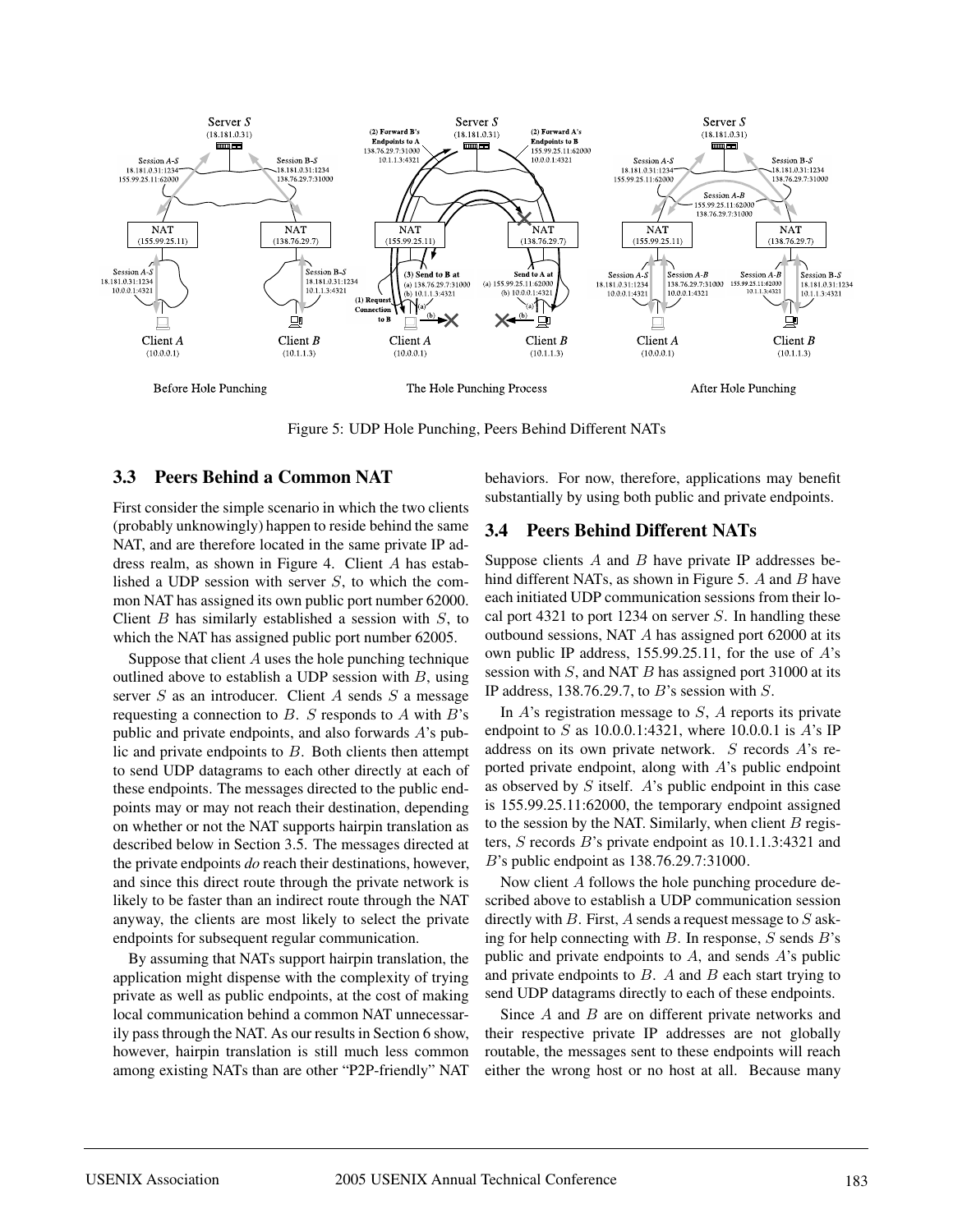

Figure 6: UDP Hole Punching, Peers Behind Multiple Levels of NAT

NATs also act as DHCP servers, handing out IP addresses in a fairly deterministic way from a private address pool usually determined by the NAT vendor by default, it is quite likely in practice that  $A$ 's messages directed at  $B$ 's private endpoint will reach *some* (incorrect) host on A's private network that happens to have the same private IP address as B does. Applications must therefore authenticate all messages in some way to filter out such stray traffic robustly. The messages might include applicationspecific names or cryptographic tokens, for example, or at least a random nonce pre-arranged through S.

Now consider A's first message sent to B's public endpoint, as shown in Figure 5. As this outbound message passes through A's NAT, this NAT notices that this is the first UDP packet in a new outgoing session. The new session's source endpoint (10.0.0.1:4321) is the same as that of the existing session between  $A$  and  $S$ , but its destination endpoint is different. If NAT A is well-behaved, it preserves the identity of A's private endpoint, consistently translating *all* outbound sessions from private source endpoint 10.0.0.1:4321 to the corresponding public source endpoint  $155.99.25.11:62000$ . A's first outgoing message to  $B$ 's public endpoint thus, in effect, "punches a hole" in A's NAT for a new UDP session identified by the endpoints (10.0.0.1:4321, 138.76.29.7:31000) on A's private network, and by the endpoints (155.99.25.11:62000, 138.76.29.7:31000) on the main Internet.

If  $A$ 's message to  $B$ 's public endpoint reaches  $B$ 's NAT before  $B$ 's first message to  $A$  has crossed  $B$ 's own NAT, then  $B$ 's NAT may interpret  $A$ 's inbound message as unsolicited incoming traffic and drop it. B's first message to A's public address, however, similarly opens a hole in B's NAT, for a new UDP session identified by the endpoints (10.1.1.3:4321, 155.99.25.11:62000) on B's private network, and by the endpoints (138.76.29.7:31000, 155.99.25.11:62000) on the Internet. Once the first messages from A and B have crossed their respective NATs, holes are open in each direction and UDP communication can proceed normally. Once the clients have verified that the public endpoints work, they can stop sending messages to the alternative private endpoints.

## **3.5 Peers Behind Multiple Levels of NAT**

In some topologies involving multiple NAT devices, two clients cannot establish an "optimal" P2P route between them without specific knowledge of the topology. Consider a final scenario, depicted in Figure 6. Suppose NAT  $C$  is a large industrial NAT deployed by an internet service provider (ISP) to multiplex many customers onto a few public IP addresses, and NATs A and B are small consumer NAT routers deployed independently by two of the ISP's customers to multiplex their private home networks onto their respective ISP-provided IP addresses. Only server  $S$  and NAT  $C$  have globally routable IP ad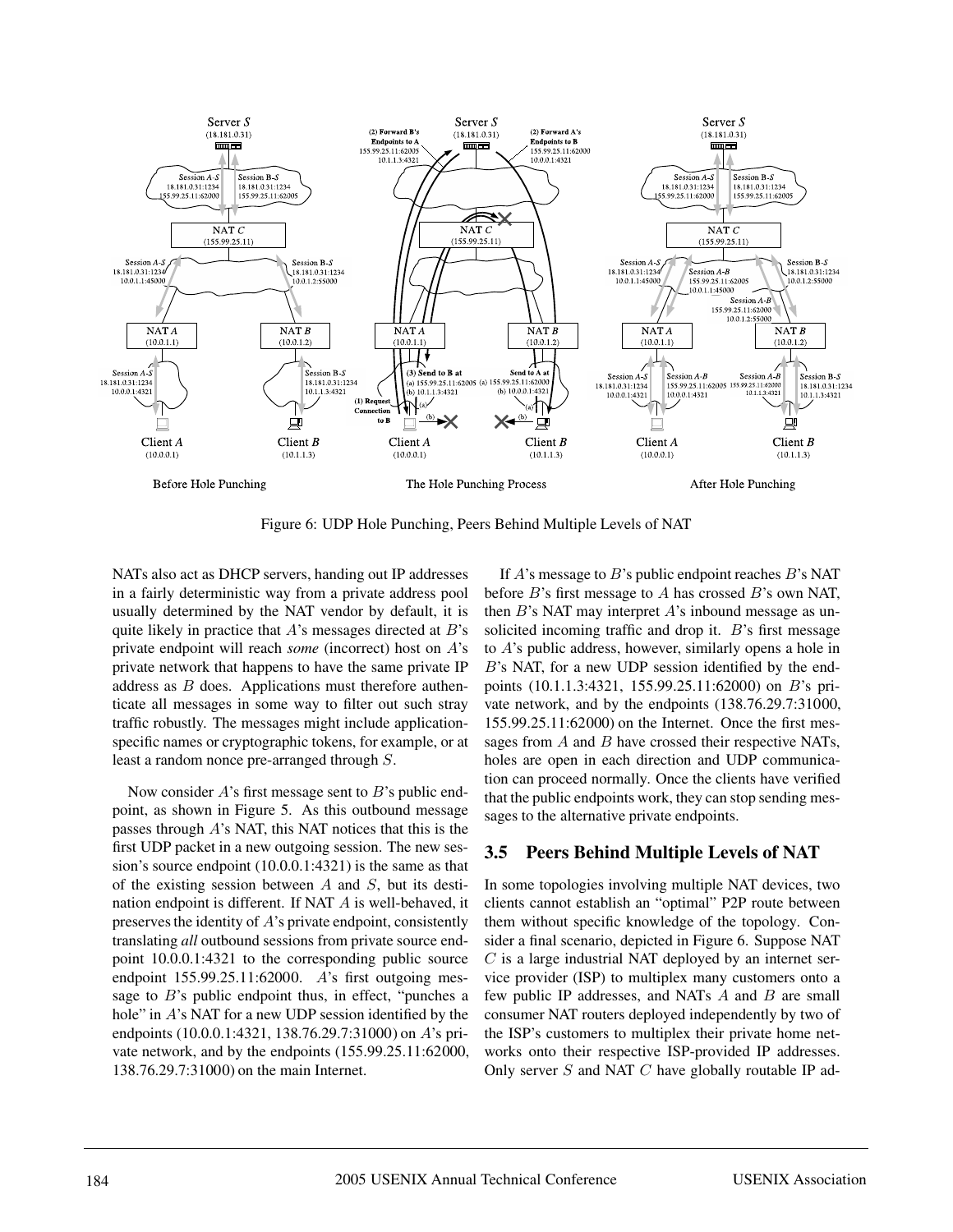dresses; the "public" IP addresses used by NAT A and NAT  $B$  are actually private to the ISP's address realm, while client  $A$ 's and  $B$ 's addresses in turn are private to the addressing realms of NAT A and NAT B, respectively. Each client initiates an outgoing connection to server  $S$  as before, causing NATs  $A$  and  $B$  each to create a single public/private translation, and causing NAT  $C$  to establish a public/private translation for each session.

Now suppose  $A$  and  $B$  attempt to establish a direct peer-to-peer UDP connection via hole punching. The optimal routing strategy would be for client A to send messages to client B's "semi-public" endpoint at NAT B, 10.0.1.2:55000 in the ISP's addressing realm, and for client  $B$  to send messages to  $A$ 's "semi-public" endpoint at NAT B, namely 10.0.1.1:45000. Unfortunately, A and B have no way to learn these addresses, because server S only sees the truly global public endpoints of the clients, 155.99.25.11:62000 and 155.99.25.11:62005 respectively. Even if  $A$  and  $B$  had some way to learn these addresses, there is still no guarantee that they would be usable, because the address assignments in the ISP's private address realm might conflict with unrelated address assignments in the clients' private realms. (NAT A's IP address in NAT C's realm might just as easily have been 10.1.1.3, for example, the same as client  $B$ 's private address in NAT B's realm.)

The clients therefore have no choice but to use their global public addresses as seen by S for their P2P communication, and rely on NAT C providing *hairpin* or *loopback* translation. When A sends a UDP datagram to B's global endpoint, 155.99.25.11:62005, NAT A first translates the datagram's source endpoint from 10.0.0.1:4321 to  $10.0.1.1:45000$ . The datagram now reaches NAT  $C$ , which recognizes that the datagram's destination address is one of NAT C's own translated *public* endpoints. If NAT C is well-behaved, it then translates *both* the source and destination addresses in the datagram and "loops" the datagram back onto the private network, now with a source endpoint of 155.99.25.11:62000 and a destination endpoint of 10.0.1.2:55000. NAT B finally translates the datagram's destination address as the datagram enters  $B$ 's private network, and the datagram reaches B. The path back to A works similarly. Many NATs do not yet support hairpin translation, but it is becoming more common as NAT vendors become aware of this issue.

#### **3.6 UDP Idle Timeouts**

Since the UDP transport protocol provides NATs with no reliable, application-independent way to determine the lifetime of a session crossing the NAT, most NATs simply associate an idle timer with UDP translations, closing the hole if no traffic has used it for some time period. There is unfortunately no standard value for this timer: some NATs have timeouts as short as 20 seconds. If the application needs to keep an idle UDP session active after establishing the session via hole punching, the application must send periodic keep-alive packets to ensure that the relevant translation state in the NATs does not disappear.

Unfortunately, many NATs associate UDP idle timers with individual UDP sessions defined by a particular pair of endpoints, so sending keep-alives on one session will not keep other sessions active even if all the sessions originate from the same private endpoint. Instead of sending keep-alives on many different P2P sessions, applications can avoid excessive keep-alive traffic by detecting when a UDP session no longer works, and re-running the original hole punching procedure again "on demand."

# **4 TCP Hole Punching**

Establishing peer-to-peer TCP connections between hosts behind NATs is slightly more complex than for UDP, but TCP hole punching is remarkably similar at the protocol level. Since it is not as well-understood, it is currently supported by fewer existing NATs. When the NATs involved *do* support it, however, TCP hole punching is just as fast and reliable as UDP hole punching. Peer-to-peer TCP communication across well-behaved NATs may in fact be *more* robust than UDP communication, because unlike UDP, the TCP protocol's state machine gives NATs on the path a standard way to determine the precise lifetime of a particular TCP session.

## **4.1 Sockets and TCP Port Reuse**

The main practical challenge to applications wishing to implement TCP hole punching is not a protocol issue but an application programming interface (API) issue. Because the standard Berkeley sockets API was designed around the client/server paradigm, the API allows a TCP stream socket to be used to initiate an outgoing connection via connect(), or to listen for incoming connections via listen() and accept(), *but not both*. Further, TCP sockets usually have a one-to-one correspondence to TCP port numbers on the local host: after the application binds one socket to a particular local TCP port, attempts to bind a second socket to the same TCP port fail.

For TCP hole punching to work, however, we need to use a single local TCP port to listen for incoming TCP connections and to initiate multiple outgoing TCP connections concurrently. Fortunately, all major operating systems support a special TCP socket option, commonly named SO\_REUSEADDR, which allows the application to bind multiple sockets to the same local endpoint as long as this option is set on all of the sockets involved. BSD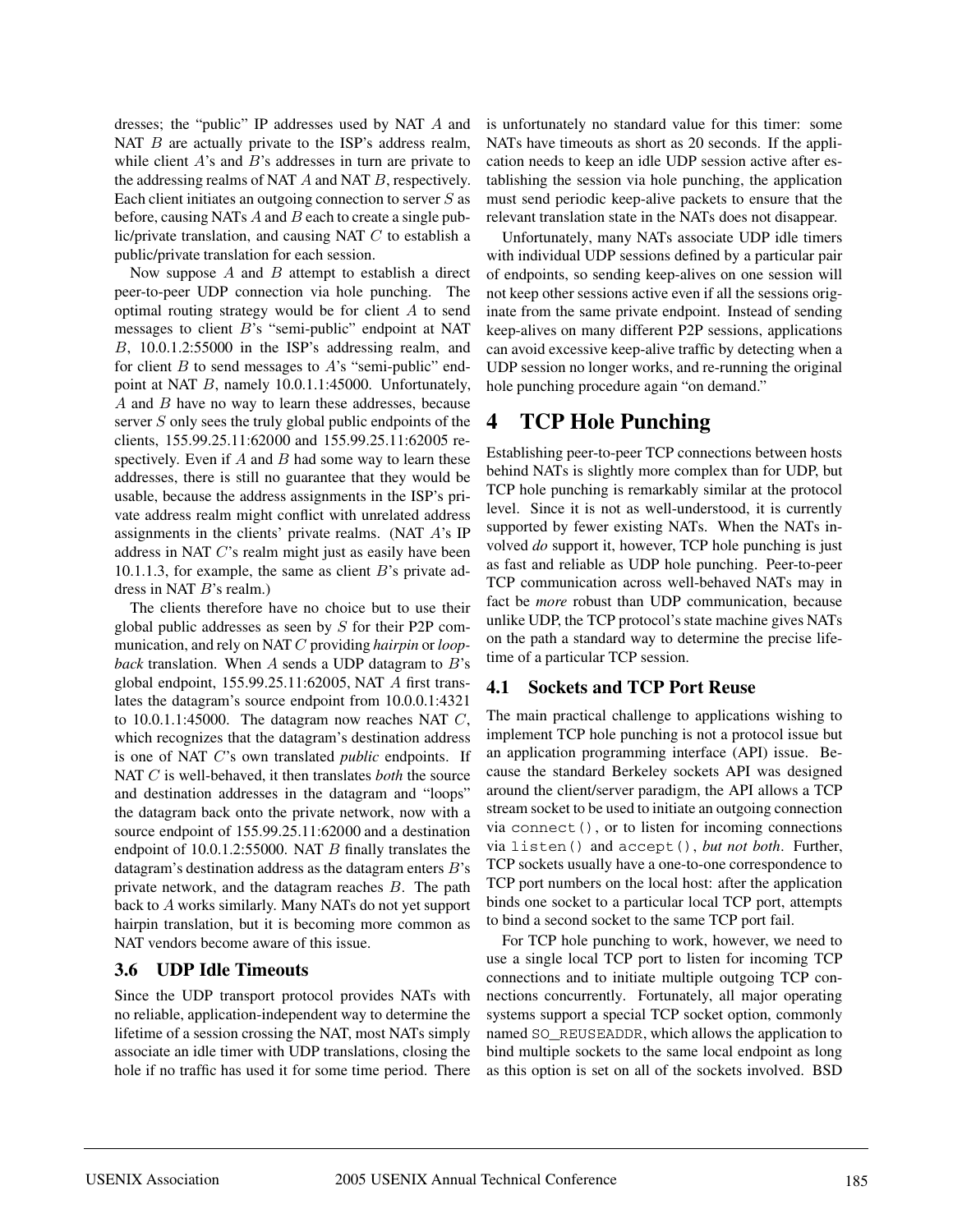systems have introduced a SO\_REUSEPORT option that controls port reuse separately from address reuse; on such systems *both* of these options must be set.

### **4.2 Opening Peer-to-Peer TCP Streams**

Suppose that client  $A$  wishes to set up a TCP connection with client  $B$ . We assume as usual that both  $A$  and  $B$ already have active TCP connections with a well-known rendezvous server  $S$ . The server records each registered client's public and private endpoints, just as for UDP. At the protocol level, TCP hole punching works almost exactly as for UDP:

- 1. Client  $A$  uses its active TCP session with  $S$  to ask  $S$ for help connecting to B.
- 2. S replies to A with B's public and private TCP endpoints, and at the same time sends A's public and private endpoints to B.
- 3. From *the same local TCP ports* that A and B used to register with  $S$ ,  $A$  and  $B$  each asynchronously make outgoing connection attempts to the other's public and private endpoints as reported by S, while simultaneously listening for incoming connections on their respective local TCP ports.
- 4. A and B wait for outgoing connection attempts to succeed, and/or for incoming connections to appear. If one of the outgoing connection attempts fails due to a network error such as "connection reset" or "host unreachable," the host simply re-tries that connection attempt after a short delay (e.g., one second), up to an application-defind maximum timeout period.
- 5. When a TCP connection is made, the hosts authenticate each other to verify that they connected to the intended host. If authentication fails, the clients close that connection and continue waiting for others to succeed. The clients use the first successfully authenticated TCP stream resulting from this process.

Unlike with UDP, where each client only needs one socket to communicate with both  $S$  and any number of peers simultaneously, with TCP each client application must manage several sockets bound to a single local TCP port on that client node, as shown in Figure 7. Each client needs a stream socket representing its connection to S, a listen socket on which to accept incoming connections from peers, and at least two additional stream sockets with which to initiate outgoing connections to the other peer's public and private TCP endpoints.

Consider the common-case scenario in which the clients  $A$  and  $B$  are behind different NATs, as shown in



Figure 7: Sockets versus Ports for TCP Hole Punching

Figure 5, and assume that the port numbers shown in the figure are now for TCP rather than UDP ports. The outgoing connection attempts  $A$  and  $B$  make to each other's private endpoints either fail or connect to the wrong host. As with UDP, it is important that TCP applications authenticate their peer-to-peer sessions, due of the likelihood of mistakenly connecting to a random host on the local network that happens to have the same private IP address as the desired host on a remote private network.

The clients' outgoing connection attempts to each other's *public* endpoints, however, cause the respective NATs to open up new "holes" enabling direct TCP communication between  $A$  and  $B$ . If the NATs are wellbehaved, then a new peer-to-peer TCP stream automatically forms between them. If A's first SYN packet to  $B$  reaches  $B$ 's NAT before  $B$ 's first SYN packet to  $A$ reaches  $B$ 's NAT, for example, then  $B$ 's NAT may interpret A's SYN as an unsolicited incoming connection attempt and drop it. B's first SYN packet to A should subsequently get through, however, because A's NAT sees this SYN as being part of the outbound session to  $B$  that A's first SYN had already initiated.

#### **4.3 Behavior Observed by the Application**

What the client applications observe to happen with their sockets during TCP hole punching depends on the timing and the TCP implementations involved. Suppose that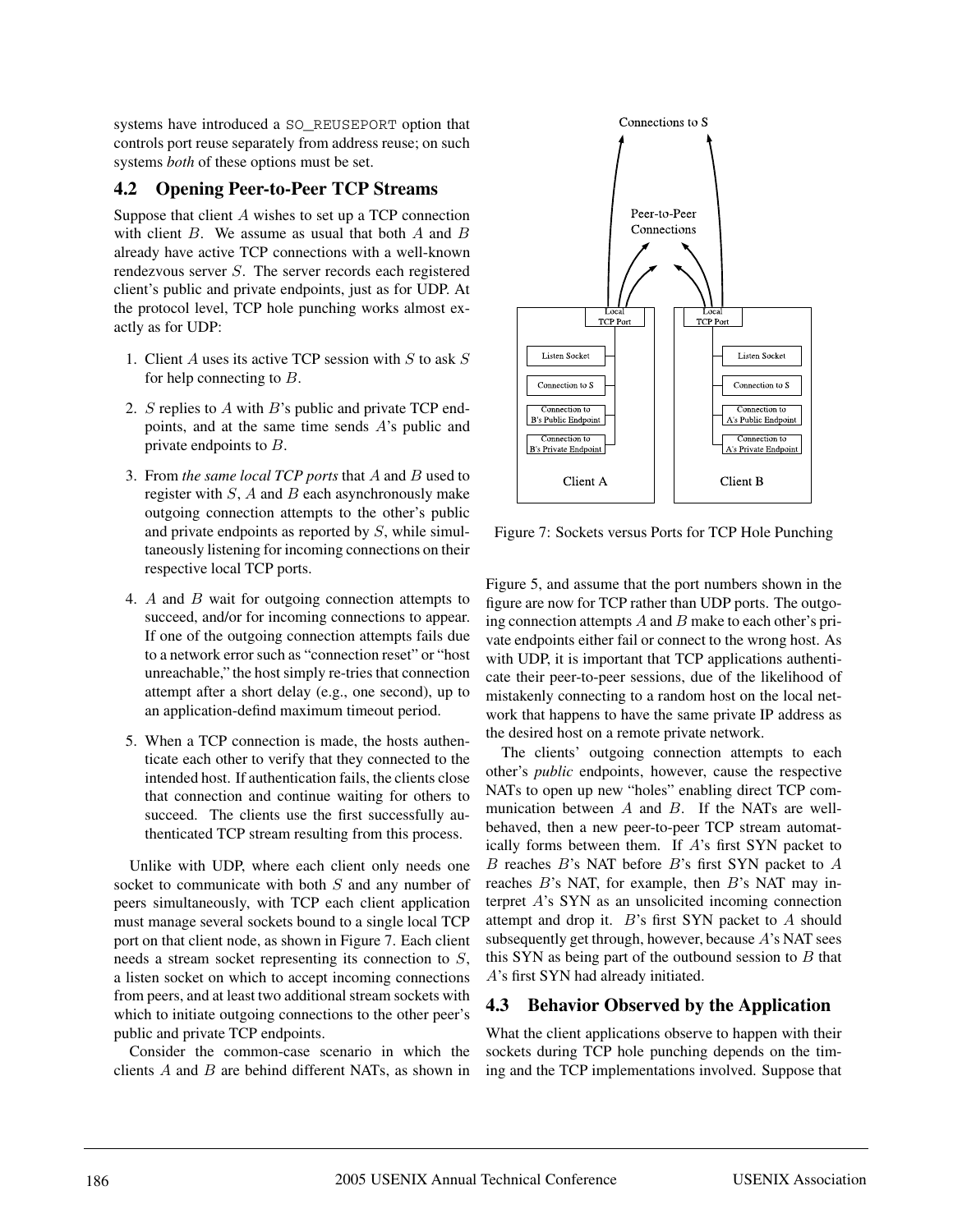$A$ 's first outbound SYN packet to  $B$ 's public endpoint is dropped by NAT  $B$ , but  $B$ 's first subsequent SYN packet to A's public endpoint gets through to A before A's TCP retransmits its SYN. Depending on the operating system involved, one of two things may happen:

• A's TCP implementation notices that the session endpoints for the incoming SYN match those of an outbound session  $A$  was attempting to initiate.  $A$ 's TCP stack therefore associates this new session with the socket that the local application on  $A$  was using to connect () to  $B$ 's public endpoint. The application's asynchronous connect() call succeeds, and nothing happens with the application's listen socket.

Since the received SYN packet did not include an ACK for A's previous outbound SYN, A's TCP replies to  $B$ 's public endpoint with a SYN-ACK packet, the SYN part being merely a replay of A's original outbound SYN, using the same sequence number. Once B's TCP receives A's SYN-ACK, it responds with its own ACK for A's SYN, and the TCP session enters the connected state on both ends.

• Alternatively, A's TCP implementation might instead notice that A has an active listen socket on that port waiting for incoming connection attempts. Since B's SYN looks like an incoming connection attempt, A's TCP creates a *new* stream socket with which to associate the new TCP session, and hands this new socket to the application via the application's next accept () call on its listen socket.  $A$ 's TCP then responds to  $B$  with a SYN-ACK as above, and TCP connection setup proceeds as usual for client/server-style connections.

Since  $A$ 's prior outbound connect () attempt to B used a combination of source and destination endpoints that is now in use by another socket, namely the one just returned to the application via accept(), A's asynchronous connect() attempt must fail at some point, typically with an "address in use" error. The application nevertheless has the working peer-to-peer stream socket it needs to communicate with  $B$ , so it ignores this failure.

The first behavior above appears to be usual for BSDbased operating systems, whereas the second behavior appears more common under Linux and Windows.

#### **4.4 Simultaneous TCP Open**

Suppose that the timing of the various connection attempts during the hole punching process works out so that the initial outgoing SYN packets from *both* clients traverse their respective local NATs, opening new outbound TCP sessions in each NAT, before reaching the remote NAT. In this "lucky" case, the NATs do not reject either of the initial SYN packets, and the SYNs cross on the wire between the two NATs. In this case, the clients observe an event known as a *simultaneous TCP open*: each peer's TCP receives a "raw" SYN while waiting for a SYN-ACK. Each peer's TCP responds with a SYN-ACK, whose SYN part essentially "replays" the peer's previous outgoing SYN, and whose ACK part acknowledges the SYN received from the other peer.

What the respective applications observe in this case again depends on the behavior of the TCP implementations involved, as described in the previous section. If *both* clients implement the second behavior above, it may be that *all* of the asynchronous connect() calls made by the application ultimately fail, but the application running on each client nevertheless receives a new, working peer-to-peer TCP stream socket via accept()—as if this TCP stream had magically "created itself" on the wire and was merely passively accepted at the endpoints! As long as the application does not care whether it ultimately receives its peer-to-peer TCP sockets via connect() or accept(), the process results in a working stream on any TCP implementation that properly implements the standard TCP state machine specified in RFC 793 [23].

Each of the alternative network organization scenarios discussed in Section 3 for UDP works in exactly the same way for TCP. For example, TCP hole punching works in multi-level NAT scenarios such as the one in Figure 6 as long as the NATs involved are well-behaved.

#### **4.5 Sequential Hole Punching**

In a variant of the above TCP hole punching procedure implemented by the NatTrav library [4], the clients attempt connections to each other sequentially rather than in parallel. For example: (1)  $\overline{A}$  informs  $\overline{B}$  via  $\overline{S}$  of its desire to communicate, *without* simultaneously listening on its local port; (2)  $B$  makes a connect () attempt to A, which opens a hole in  $B$ 's NAT but then fails due to a timeout or RST from A's NAT or a RST from A itself; (3) B closes its connection to S and does a listen() on its local port; (4)  $S$  in turn closes its connection with A, signaling  $A$  to attempt a connect () directly to  $B$ .

This sequential procedure may be particularly useful on Windows hosts prior to XP Service Pack 2, which did not correctly implement simultaneous TCP open, or on sockets APIs that do not support the SO\_REUSEADDR functionality. The sequential procedure is more timingdependent, however, and may be slower in the common case and less robust in unusual situations. In step (2), for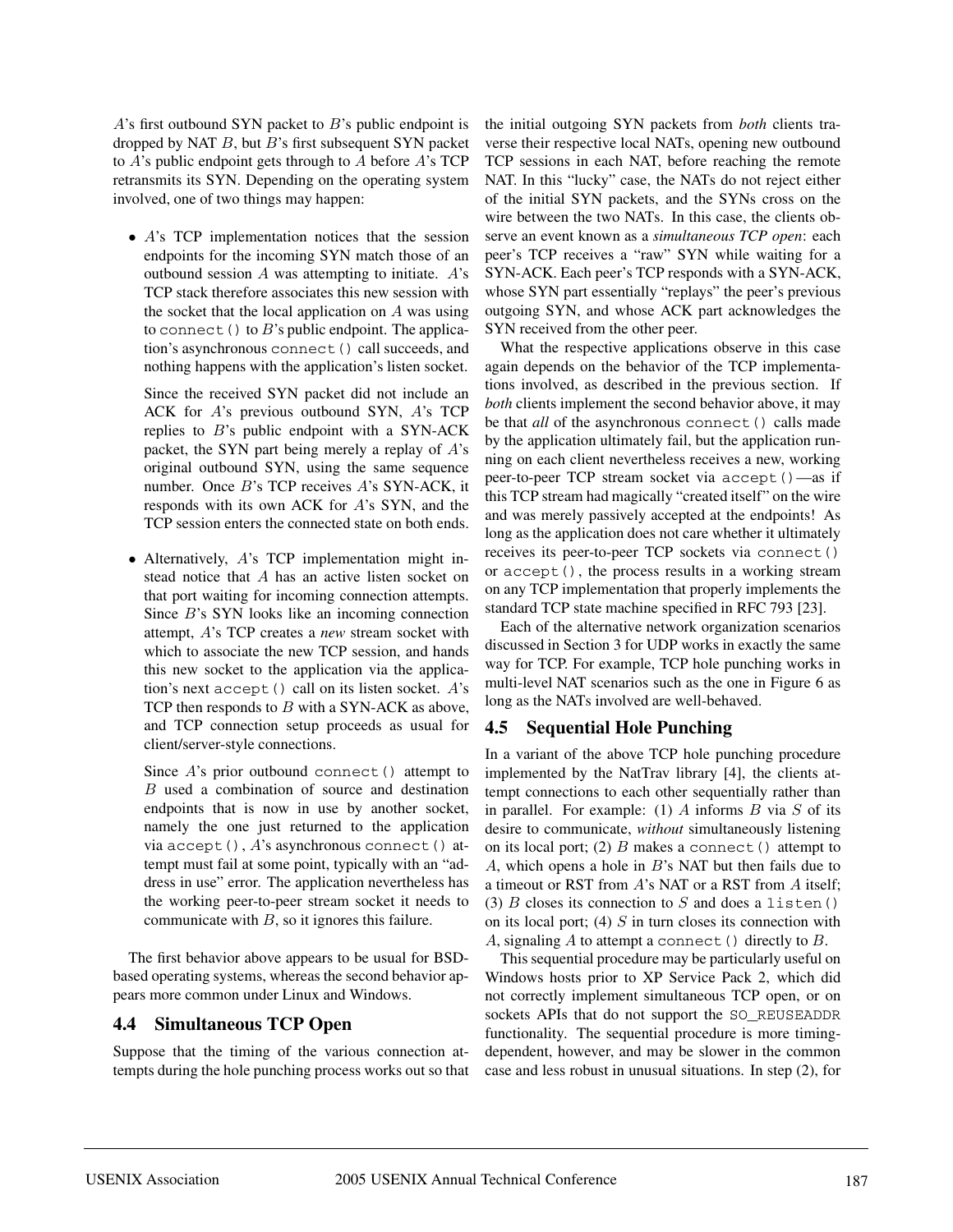example,  $B$  must allow its "doomed-to-fail" connect () attempt enough time to ensure that at least one SYN packet traverses all NATs on its side of the network. Too little delay risks a lost SYN derailing the process, whereas too much delay increases the total time required for hole punching. The sequential hole punching procedure also effectively "consumes" both clients' connections to the server S, requiring the clients to open fresh connections to S for each new P2P connection to be forged. The parallel hole punching procedure, in contrast, typically completes as soon as both clients make their outgoing connect() attempts, and allows each client to retain and re-use a single connection to S indefinitely.

# **5 Properties of P2P-Friendly NATs**

This section describes the key behavioral properties NATs must have in order for the hole punching techniques described above to work properly. Not all current NAT implementations satisfy these properties, but many do, and NATs are gradually becoming more "P2P-friendly" as NAT vendors recognize the demand for peer-to-peer protocols such as voice over IP and on-line gaming.

This section is not meant to be a complete or definitive specification for how NATs "should" behave; we provide it merely for information about the most commonly observed behaviors that enable or break P2P hole punching. The IETF has started a new working group, BEHAVE, to define official "best current practices" for NAT behavior. The BEHAVE group's initial drafts include the considerations outlined in this section and others; NAT vendors should of course follow the IETF working group directly as official behavioral standards are formulated.

## **5.1 Consistent Endpoint Translation**

The hole punching techniques described here only work automatically if the NAT consistently maps a given TCP or UDP source endpoint on the private network to a *single* corresponding public endpoint controlled by the NAT. A NAT that behaves in this way is referred to as a *cone NAT* in RFC 3489 [19] and elsewhere, because the NAT "focuses" all sessions originating from a single private endpoint through the same public endpoint on the NAT.

Consider again the scenario in Figure 5, for example. When client A initially contacted the well-known server S, NAT A chose to use port 62000 at its own public IP address, 155.99.25.11, as a temporary public endpoint to representing A's private endpoint 10.0.0.1:4321. When A later attempts to establish a peer-to-peer session with  $B$  by sending a message from the same local private endpoint to B's public endpoint, A depends on NAT A preserving the identity of this private endpoint, and re-using the existing public endpoint of 155.99.25.11:62000, because that is the public endpoint for  $A$  to which  $B$  will be sending its corresponding messages.

A NAT that is only designed to support client/server protocols will not necessarily preserve the identities of private endpoints in this way. Such a NAT is a *symmetric NAT* in RFC 3489 terminology. For example, after the NAT assigns the public endpoint 155.99.25.11:62000 to client  $A$ 's session with server  $S$ , the NAT might assign a different public endpoint, such as 155.99.25.11:62001, to the P2P session that  $A$  tries to initiate with  $B$ . In this case, the hole punching process fails to provide connectivity, because the subsequent incoming messages from B reach NAT A at the wrong port number.

Many symmetric NATs allocate port numbers for successive sessions in a fairly predictable way. Exploiting this fact, variants of hole punching algorithms [9, 1] can be made to work "much of the time" even over symmetric NATs by first probing the NAT's behavior using a protocol such as STUN [19], and using the resulting information to "predict" the public port number the NAT will assign to a new session. Such prediction techniques amount to chasing a moving target, however, and many things can go wrong along the way. The predicted port number might already be in use causing the NAT to jump to another port number, for example, or another client behind the same NAT might initiate an unrelated session at the wrong time so as to allocate the predicted port number. While port number prediction can be a useful trick for achieving maximum compatibility with badly-behaved existing NATs, it does not represent a robust long-term solution. Since symmetric NAT provides no greater security than a cone NAT with per-session traffic filtering, symmetric NAT is becoming less common as NAT vendors adapt their algorithms to support P2P protocols.

# **5.2 Handling Unsolicited TCP Connections**

When a NAT receives a SYN packet on its public side for what appears to be an unsolicited incoming connection attempt, it is important that the NAT just silently drop the SYN packet. Some NATs instead actively reject such incoming connections by sending back a TCP RST packet or even an ICMP error report, which interferes with the TCP hole punching process. Such behavior is not necessarily fatal, as long as the applications re-try outgoing connection attempts as specified in step 4 of the process described in Section 4.2, but the resulting transient errors can make hole punching take longer.

## **5.3 Leaving Payloads Alone**

A few existing NATs are known to scan "blindly" through packet payloads for 4-byte values that look like IP ad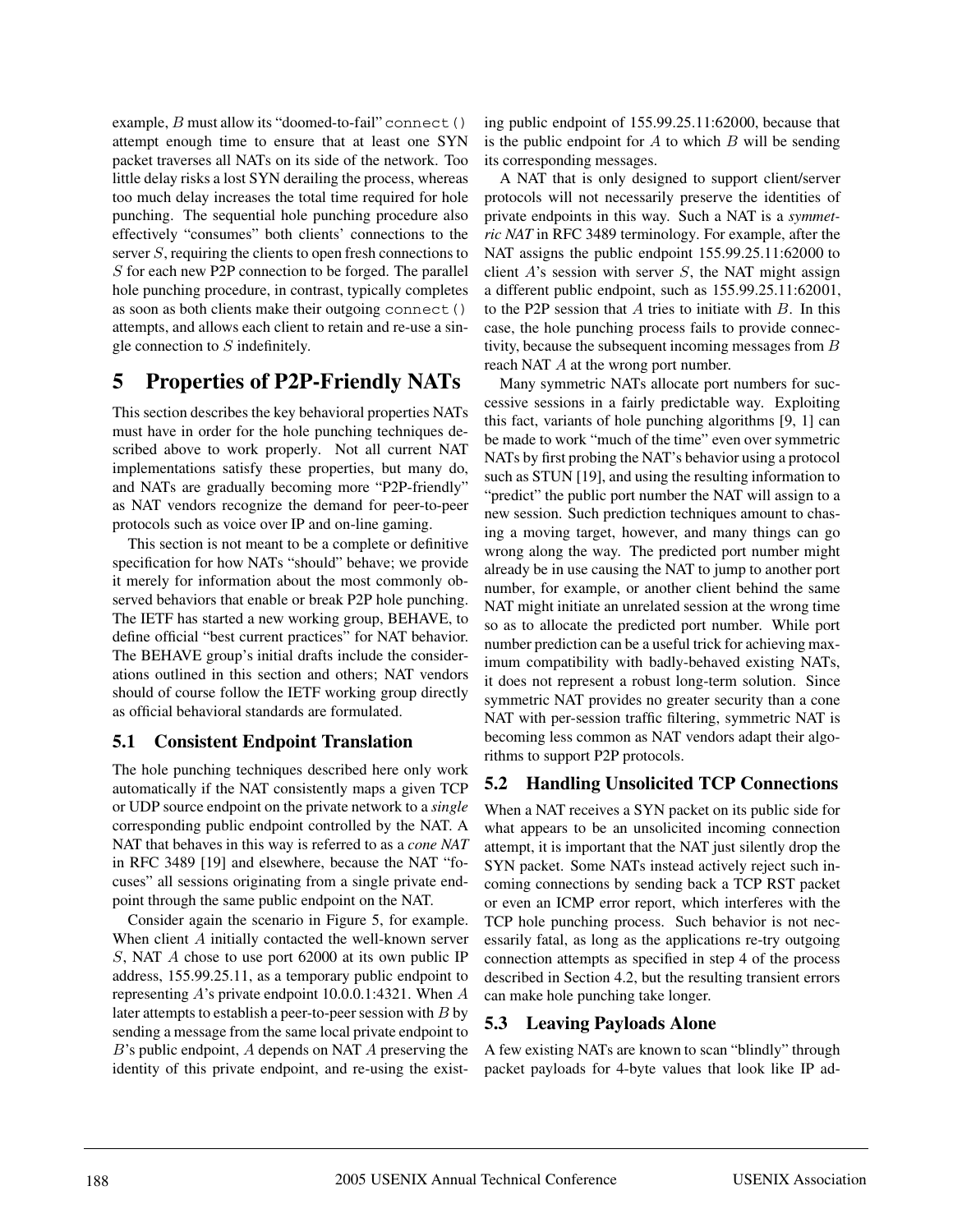dresses, and translate them as they would the IP address in the packet header, without knowing anything about the application protocol in use. This bad behavior fortunately appears to be uncommon, and applications can easily protect themselves against it by obfuscating IP addresses they send in messages, for example by sending the bitwise complement of the desired IP address.

## **5.4 Hairpin Translation**

Some multi-level NAT situations require hairpin translation support in order for either TCP or UDP hole punching to work, as described in Section 3.5. The scenario shown in Figure 6, for example, depends on NAT C providing hairpin translation. Support for hairpin translation is unfortunately rare in current NATs, but fortunately so are the network scenarios that require it. Multi-level NAT is becoming more common as IPv4 address space depletion continues, however, so support for hairpin translation is important in future NAT implementations.

# **6 Evaluation of Existing NATs**

To evaluate the robustness of the TCP and UDP hole punching techniques described in this paper on a variety of existing NATs, we implemented and distributed a test program called NAT Check [16], and solicited data from Internet users about their NATs.

NAT Check's primary purpose is to test NATs for the two behavioral properties most crucial to reliable UDP and TCP hole punching: namely, consistent identitypreserving endpoint translation (Section 5.1), and silently dropping unsolicited incoming TCP SYNs instead of rejecting them with RSTs or ICMP errors (Section 5.2). In addition, NAT Check separately tests whether the NAT supports hairpin translation (Section 5.4), and whether the NAT filters unsolicited incoming traffic at all. This last property does not affect hole punching, but provides a useful indication the NAT's firewall policy.

NAT Check makes no attempt to test every relevant facet of NAT behavior individually: a wide variety of subtle behavioral differences are known, some of which are difficult to test reliably [12]. Instead, NAT Check merely attempts to answer the question, "how commonly can the proposed hole punching techniques be expected to work on deployed NATs, under typical network conditions?"

## **6.1 Test Method**

NAT Check consists of a client program to be run on a machine behind the NAT to be tested, and three well-known servers at different global IP addresses. The client cooperates with the three servers to check the NAT behavior relevant to both TCP and UDP hole punching. The client



Figure 8: NAT Check Test Method for UDP

program is small and relatively portable, currently running on Windows, Linux, BSD, and Mac OS X. The machines hosting the well-known servers all run FreeBSD.

#### **6.1.1 UDP Test**

To test the NAT's behavior for UDP, the client opens a socket and binds it to a local UDP port, then successively sends "ping"-like requests to servers 1 and 2, as shown in Figure 8. These servers each respond to the client's pings with a reply that includes the client's public UDP endpoint: the client's own IP address and UDP port number as observed by the server. If the two servers report the same public endpoint for the client, NAT Check assumes that the NAT properly preserves the identity of the client's private endpoint, satisfying the primary precondition for reliable UDP hole punching.

When server 2 receives a UDP request from the client, besides replying directly to the client it also forwards the request to server 3, which in turn replies to the client from its own IP address. If the NAT's firewall properly filters "unsolicited" incoming traffic on a per-session basis, then the client never sees these replies from server 3, even though they are directed at the same public port as the replies from servers 1 and 2.

To test the NAT for hairpin translation support, the client simply opens a second UDP socket at a different local port and uses it to send messages to the *public* endpoint representing the client's first UDP socket, as reported by server 2. If these messages reach the client's first private endpoint, then the NAT supports hairpin translation.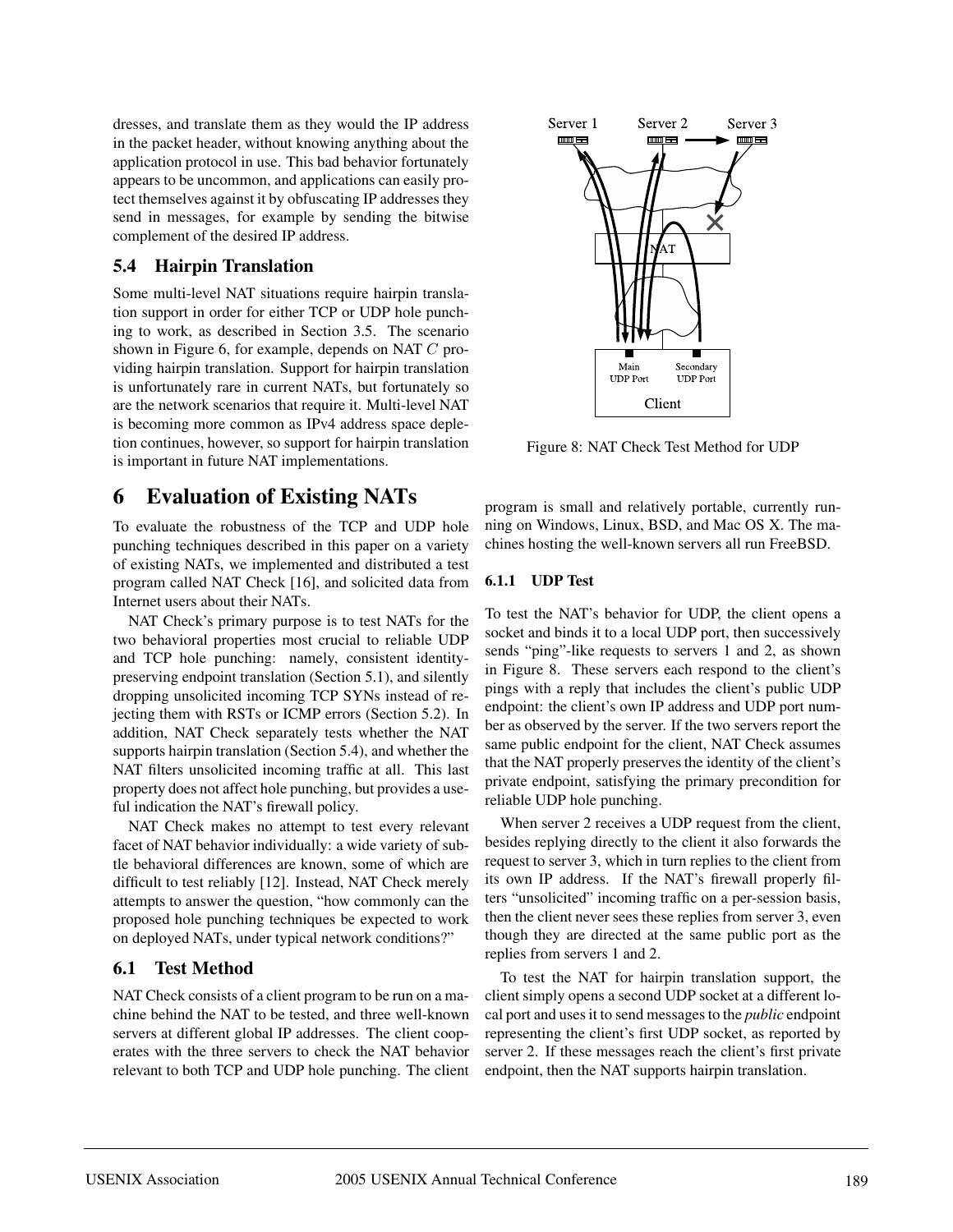#### **6.1.2 TCP Test**

The TCP test follows a similar pattern as for UDP. The client uses a single local TCP port to initiate outbound sessions to servers 1 and 2, and checks whether the public endpoints reported by servers 1 and 2 are the same, the first precondition for reliable TCP hole punching.

The NAT's response to unsolicited incoming connection attempts also impacts the speed and reliability of TCP hole punching, however, so NAT Check also tests this behavior. When server 2 receives the client's request, instead of immediately replying to the client, it forwards a request to server 3 and waits for server 3 to respond with a "go-ahead" signal. When server 3 receives this forwarded request, it attempts to initiate an inbound connection to the client's public TCP endpoint. Server 3 waits up to five seconds for this connection to succeed or fail, and if the connection attempt is still "in progress" after five seconds, server 3 responds to server 2 with the "go-ahead" signal and continues waiting for up to 20 seconds. Once the client finally receives server 2's reply (which server 2 delayed waiting for server 3's "go-ahead" signal), the client attempts an outbound connection to server 3, effectively causing a simultaneous TCP open with server 3.

What happens during this test depends on the NAT's behavior as follows. If the NAT properly just drops server 3's "unsolicited" incoming SYN packets, then nothing happens on the client's listen socket during the five second period before server 2 replies to the client. When the client finally initiates its own connection to server 3, opening a hole through the NAT, the attempt succeeds immediately. If on the other hand the NAT does *not* drop server 3's unsolicited incoming SYNs but allows them through (which is fine for hole punching but not ideal for security), then the client receives an incoming TCP connection on its listen socket before receiving server 2's reply. Finally, if the NAT actively rejects server 3's unsolicited incoming SYNs by sending back TCP RST packets, then server 3 gives up and the client's subsequent attempt to connect to server 3 fails.

To test hairpin translation for TCP, the client simply uses a secondary local TCP port to attempt a connection to the public endpoint corresponding to its primary TCP port, in the same way as for UDP.

#### **6.2 Test Results**

The NAT Check data we gathered consists of 380 reported data points covering a variety of NAT router hardware from 68 vendors, as well as the NAT functionality built into different versions of eight popular operating systems. Only 335 of the total data points include results for UDP hairpin translation, and only 286 data points include re-

sults for TCP, because we implemented these features in later versions of NAT Check after we had already started gathering results. The data is summarized by NAT vendor in Table 1; the table only individually lists vendors for which at least five data points were available. The variations in the test results for a given vendor can be accounted for by a variety of factors, such as different NAT devices or product lines sold by the same vendor, different software or firmware versions of the same NAT implementation, different configurations, and probably occasional NAT Check testing or reporting errors.

Out of the 380 reported data points for UDP, in 310 cases (82%) the NAT consistently translated the client's private endpoint, indicating basic compatibility with UDP hole punching. Support for hairpin translation is much less common, however: of the 335 data points that include UDP hairpin translation results, only 80 (24%) show hairpin translation support.

Out of the 286 data points for TCP, 184 (64%) show compatibility with TCP hole punching: the NAT consistently translates the client's private TCP endpoint, and does not send back RST packets in response to unsolicited incoming connection attempts. Hairpin translation support is again much less common: only 37 (13%) of the reports showed hairpin support for TCP.

Since these reports were generated by a "self-selecting" community of volunteers, they do not constitute a random sample and thus do not necessarily represent the true distribution of the NATs in common use. The results are nevertheless encouraging: it appears that the majority of commonly-deployed NATs already support UDP and TCP hole punching at least in single-level NAT scenarios.

## **6.3 Testing Limitations**

There are a few limitations in NAT Check's current testing protocol that may cause misleading results in some cases. First, we only learned recently that a few NAT implementations blindly translate IP addresses they find in unknown application payloads, and the NAT Check protocol currently does not protect itself from this behavior by obfuscating the IP addresses it transmits.

Second, NAT Check's current hairpin translation checking may yield unnecessarily pessimistic results because it does not use the full, two-way hole punching procedure for this test. NAT Check currently assumes that a NAT supporting hairpin translation does not filter "incoming" hairpin connections arriving from the private network in the way it would filter incoming connections arriving at the public side of the NAT, because such filtering is unnecessary for security. We later realized, however, that a NAT might simplistically treat *any* traffic directed at the NAT's public ports as "untrusted" regardless of its origin. We do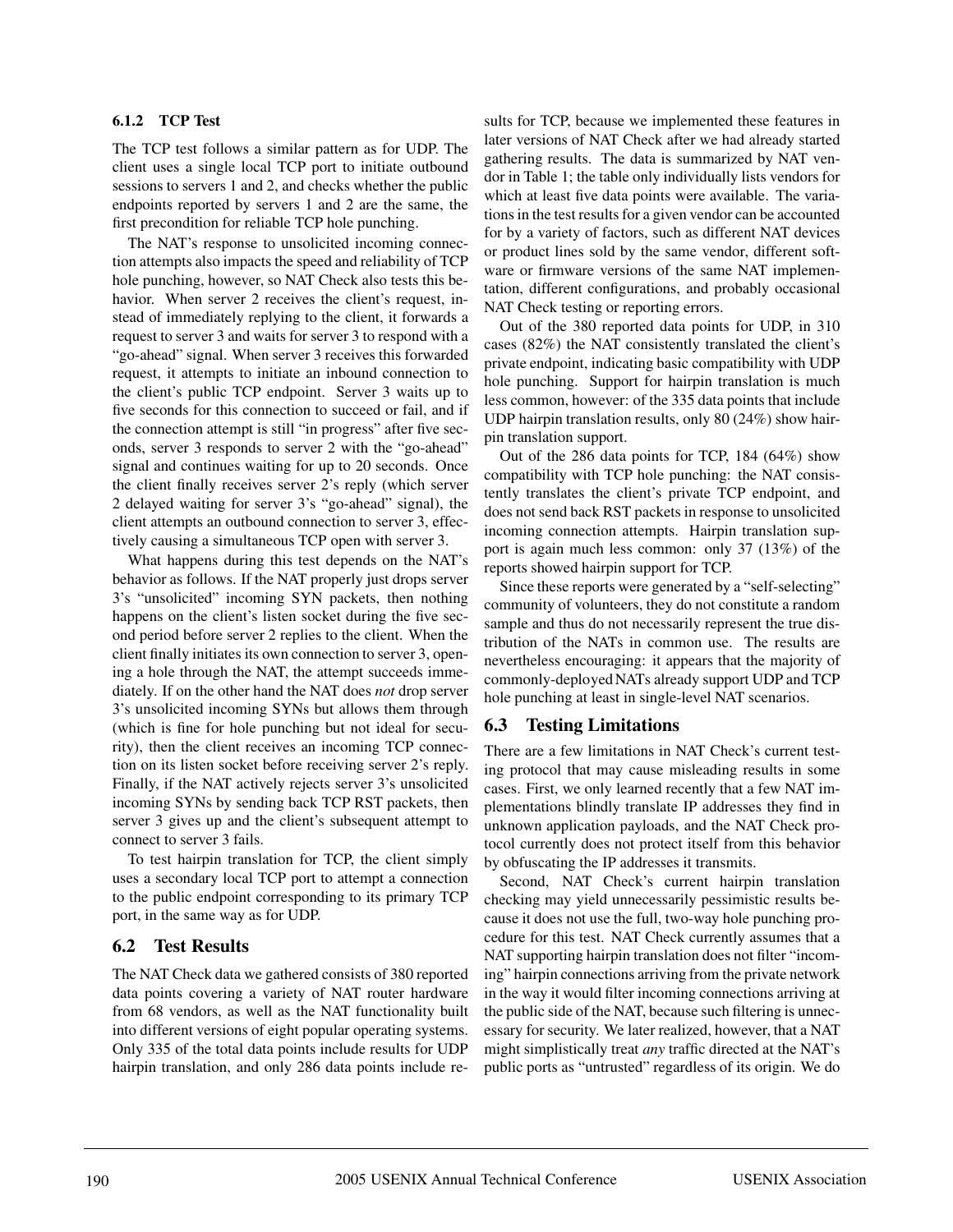|                     | <b>UDP</b> |           |         |          | TCP      |           |         |           |
|---------------------|------------|-----------|---------|----------|----------|-----------|---------|-----------|
|                     | Hole       |           |         | Hole     |          |           |         |           |
|                     | Punching   |           | Hairpin |          | Punching |           | Hairpin |           |
| <b>NAT Hardware</b> |            |           |         |          |          |           |         |           |
| Linksys             | 45/46      | (98%)     | 5/42    | (12%)    | 33/38    | (87%)     | 3/38    | $(8\%)$   |
| Netgear             | 31/37      | (84%)     | 3/35    | $(9\%)$  | 19/30    | (63%)     | 0/30    | $(0\%)$   |
| D-Link              | 16/21      | (76%)     | 11/21   | (52%)    | 9/19     | (47%)     | 2/19    | $(11\%)$  |
| Draytek             | 2/17       | $(12\%)$  | 3/12    | (25%)    | 2/7      | $(29\%)$  | 0/7     | $(0\%)$   |
| <b>Belkin</b>       | 14/14      | $(100\%)$ | 1/14    | (7%)     | 11/11    | $(100\%)$ | 0/11    | $(0\%)$   |
| Cisco               | 12/12      | $(100\%)$ | 3/9     | (33%)    | 6/7      | $(86\%)$  | 2/7     | (29%)     |
| <b>SMC</b>          | 12/12      | $(100\%)$ | 3/10    | $(30\%)$ | 8/9      | $(89\%)$  | 2/9     | $(22\%)$  |
| ZyXEL               | 7/9        | (78%)     | 1/8     | (13%)    | 0/7      | $(0\%)$   | 0/7     | $(0\%)$   |
| 3Com                | 7/7        | $(100\%)$ | 1/7     | $(14\%)$ | 5/6      | (83%)     | 0/6     | $(0\%)$   |
| <b>OS-based NAT</b> |            |           |         |          |          |           |         |           |
| Windows             | 31/33      | (94%)     | 11/32   | (34%)    | 16/31    | (52%)     | 28/31   | $(90\%)$  |
| Linux               | 26/32      | $(81\%)$  | 3/25    | (12%)    | 16/24    | (67%)     | 2/24    | (8%)      |
| FreeBSD             | 7/9        | (78%)     | 3/6     | $(50\%)$ | 2/3      | (67%)     | 1/1     | $(100\%)$ |
| All Vendors         | 310/380    | (82%)     | 80/335  | (24%)    | 184/286  | $(64\%)$  | 37/286  | (13%)     |

Table 1: User Reports of NAT Support for UDP and TCP Hole Punching

not yet know which behavior is more common.

Finally, NAT implementations exist that consistently translate the client's private endpoint as long as *only one* client behind the NAT is using a particular private port number, but switch to symmetric NAT or even worse behaviors if two or more clients with different IP addresses on the private network try to communicate through the NAT from the same private port number. NAT Check could only detect this behavior by requiring the user to run it on two or more client hosts behind the NAT at the same time. Doing so would make NAT Check much more difficult to use, however, and impossible for users who only have one usable machine behind the NAT. Nevertheless, we plan to implement this testing functionality as an option in a future version of NAT Check.

#### **6.4 Corroboration of Results**

Despite testing difficulties such as those above, our results are generally corroborated by those of a large ISP, who recently found that of the top three consumer NAT router vendors, representing 86% of the NATs observed on their network, all three vendors currently produce NATs compatible with UDP hole punching [25]. Additional independent results recently obtained using the UDP-oriented STUN protocol [12], and STUNT, a TCP-enabled extension [8, 9], also appear consistent with our results. These latter studies provide more information on each NAT by testing a wider variety of behaviors individually, instead of just testing for basic hole punching compatibility as

NAT Check does. Since these more extensive tests require multiple cooperating clients behind the NAT and thus are more difficult to run, however, these results are so far available on a more limited variety of NATs.

# **7 Related Work**

UDP hole punching was first explored and publicly documented by Dan Kegel [13], and is by now well-known in peer-to-peer application communities. Important aspects of UDP hole punching have also been indirectly documented in the specifications of several experimental protocols, such as STUN [19], ICE [17], and Teredo [11]. We know of no existing published work that thoroughly analyzes hole punching, however, or that points out the hairpin translation issue for multi-level NAT (Section 3.5).

We also know of no prior work that develops TCP hole punching in the symmetric fashion described here. Even the existence of the crucial SO\_REUSEADDR/ SO\_REUSEPORT options in the Berkeley sockets API appears to be little-known among P2P application developers. NatTrav [4] implements a similar but asymmetric TCP hole punching procedure outlined earlier in Section 4.5. NUTSS [9] and NATBLASTER [1] implement more complex TCP hole punching tricks that can work around some of the bad NAT behaviors mentioned in Section 5, but they require the rendezvous server to spoof source IP addresses, and they also require the client applications to have access to "raw" sockets, usually available only at root or administrator privilege levels.